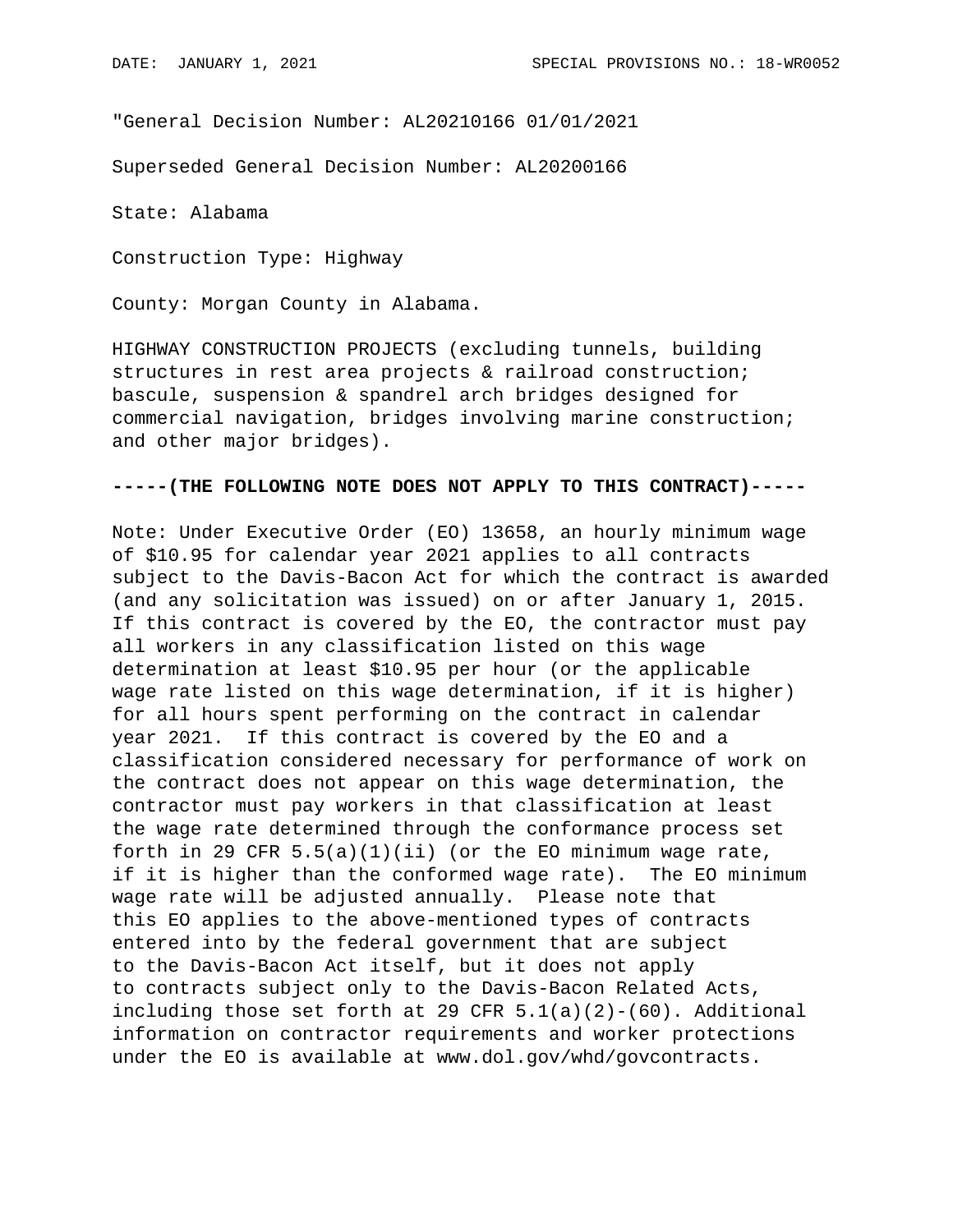Modification Number Publication Date<br>0 01/01/2021 0 01/01/2021

ELEC0505-001 09/01/2019

|                         | Rates | Fringes |  |
|-------------------------|-------|---------|--|
| ELECTRICIAN\$ 27.34     |       | 3%+8.61 |  |
| SUAL2019-045 11/13/2019 |       |         |  |

|                                                                      | Rates | Fringes |
|----------------------------------------------------------------------|-------|---------|
| CEMENT MASON/CONCRETE FINISHER\$ 15.50                               |       | 0.00    |
| FORM WORKER\$ 15.39                                                  |       | 0.00    |
| HIGHWAY/PARKING LOT STRIPING:<br>Operator (Striping Machine)\$ 20.94 |       | 0.00    |
| HIGHWAY/PARKING LOT STRIPING:<br>Truck Driver (Line Striping         |       |         |
| $True k)$ \$ 14.55                                                   |       | 0.00    |
| IRONWORKER, REINFORCING\$ 17.94                                      |       | 0.00    |
| IRONWORKER, STRUCTURAL\$ 22.40                                       |       | 0.00    |
| LABORER GRADE CHECKER\$ 15.16                                        |       | 1.02    |
| LABORER: Asphalt, Includes<br>Raker, Shoveler, Spreader and          |       |         |
| Distributor\$ 13.80                                                  |       | 0.00    |
| LABORER: Common or General\$ 13.28                                   |       | 0.00    |
| LABORER: Mason Tender -                                              |       |         |
| Cement/Concrete\$ 14.34                                              |       | 0.00    |
| LABORER: Pipelayer\$ 13.49                                           |       | 0.00    |
| LABORER: Erosion Control\$ 11.06                                     |       | 0.00    |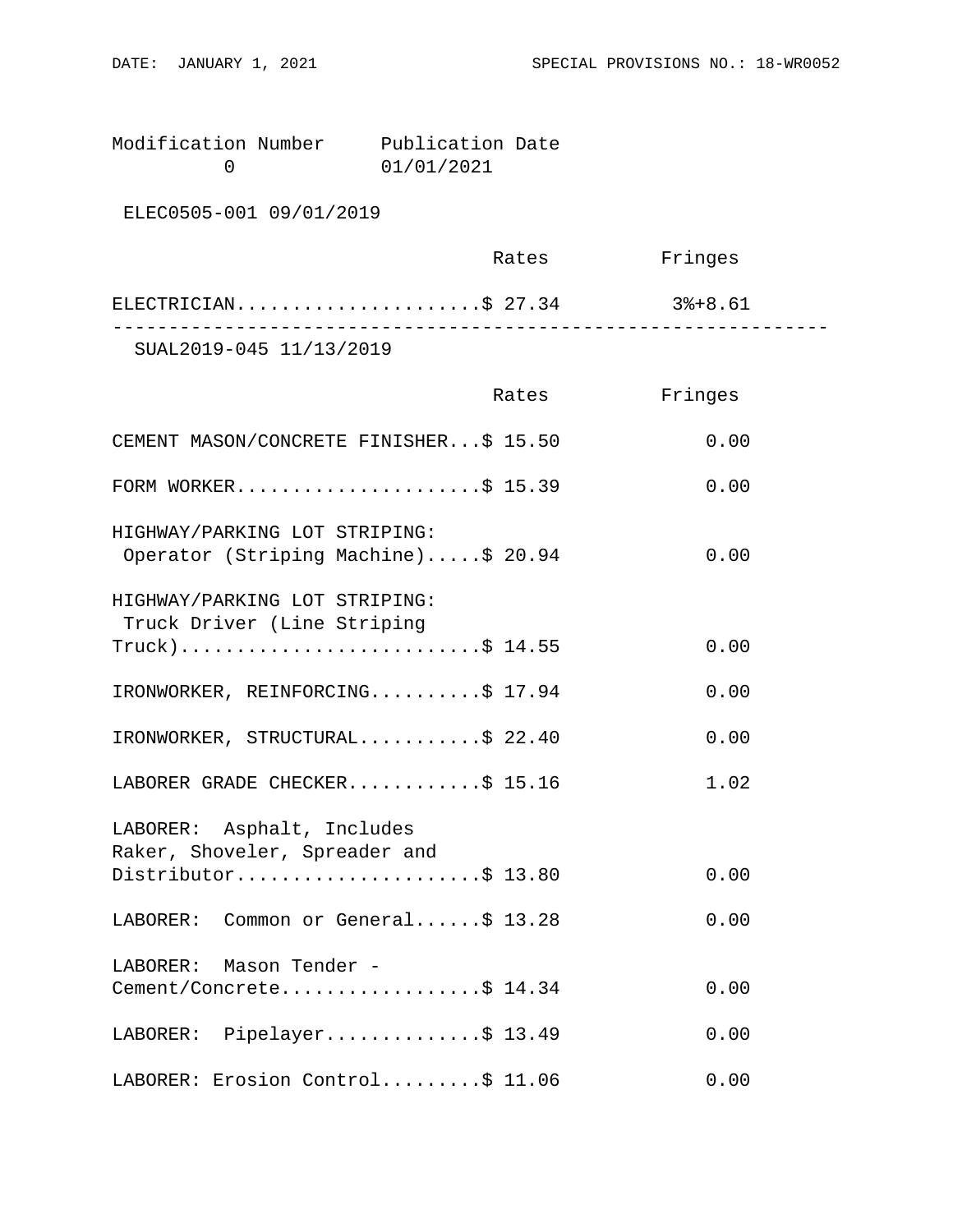|                                    | OPERATOR: Asphalt Spreader\$ 15.67                            | 0.00  |
|------------------------------------|---------------------------------------------------------------|-------|
| OPERATOR:                          | Backhoe/Excavator/Trackhoe\$ 16.45                            | 0.00  |
|                                    | OPERATOR: Bobcat/Skid<br>Steer/Skid Loader\$ 13.88            | 0.00  |
|                                    | OPERATOR: Broom/Sweeper\$ 13.11                               | 0.00  |
| OPERATOR:                          | Bulldozer\$ $17.06$                                           | 0.00  |
| OPERATOR:                          | Crane\$ 23.49                                                 | 0.00  |
|                                    | OPERATOR: Drill\$ 26.73                                       | 11.25 |
|                                    | OPERATOR: Grader/Blade\$ 17.77                                | 0.00  |
|                                    | OPERATOR: Loader\$ 16.11                                      | 0.00  |
|                                    | OPERATOR: Material Transfer<br>Vehicle\$ 16.60                | 0.00  |
|                                    | OPERATOR: Mechanic\$ 21.23                                    | 0.00  |
|                                    | OPERATOR: Milling Machine\$ 14.76                             | 0.00  |
|                                    | OPERATOR: Oiler\$ 16.83                                       | 0.00  |
|                                    | OPERATOR: Paver (Asphalt,<br>Aggregate, and Concrete)\$ 16.54 | 0.00  |
|                                    | OPERATOR: Roller\$ 14.82                                      | 0.00  |
|                                    | OPERATOR: Scraper\$ 13.30                                     | 0.00  |
|                                    | PAINTER (Brush and Roller)\$ 15.97                            | 1.27  |
|                                    | TRAFFIC CONTROL: Flagger\$ 11.48                              | 0.00  |
| TRAFFIC CONTROL:<br>Laborer-Cones/ |                                                               |       |
| Barricades/Barrels -               | Setter/Mover/Sweeper\$ 12.76                                  | 0.00  |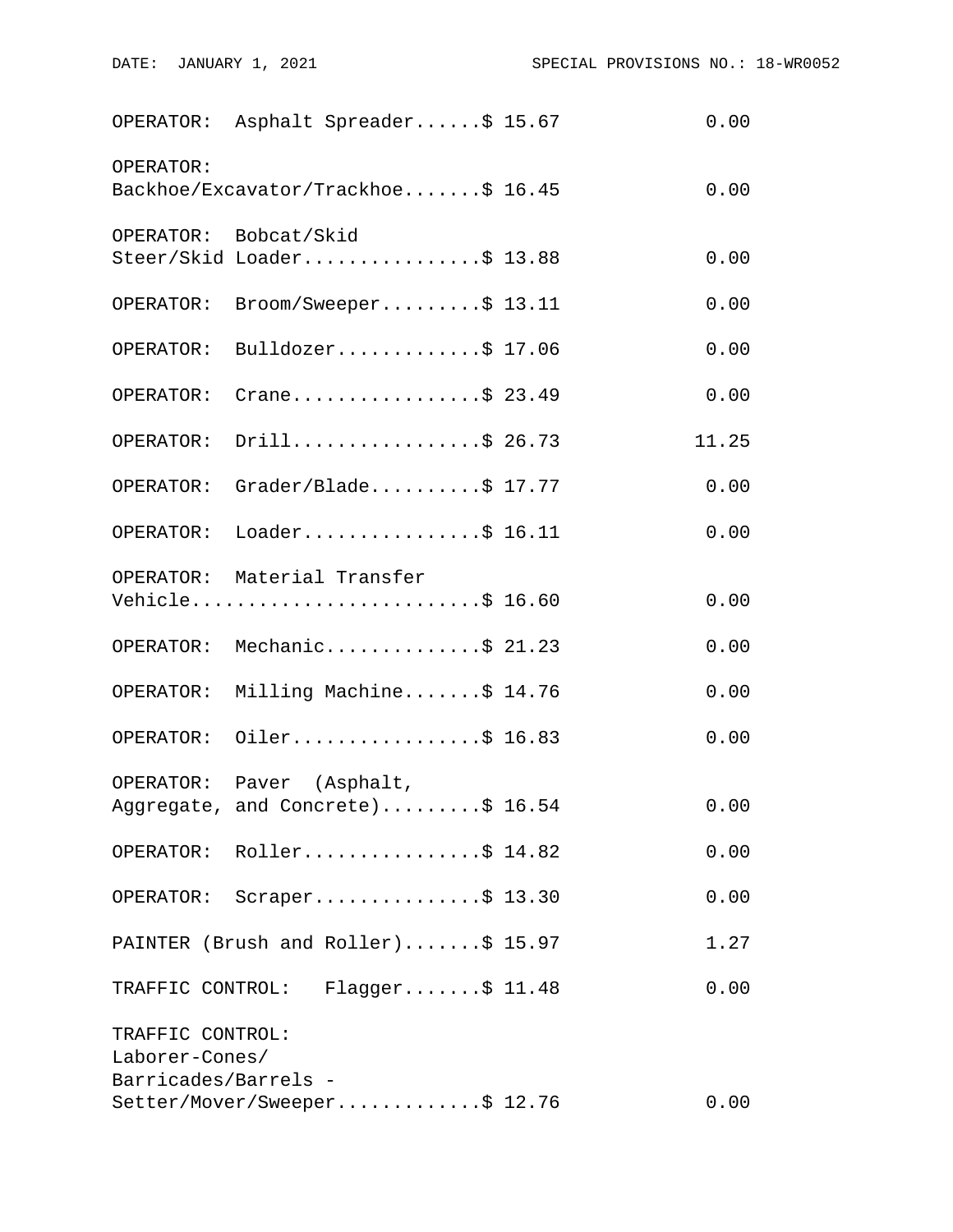| TRUCK DRIVER: | Dump $Truck$ \$ 14.40             | 0.00 |
|---------------|-----------------------------------|------|
| TRUCK DRIVER: | Flatbed Truck $$15.00$            | 0.00 |
| TRUCK DRIVER: | Lowboy Truck $$17.01$             | 0.00 |
|               | TRUCK DRIVER: Semi-Trailer        | 0.00 |
|               | TRUCK DRIVER: Water Truck\$ 13.71 | 0.00 |
|               |                                   |      |

WELDERS - Receive rate prescribed for craft performing operation to which welding is incidental.

================================================================

Note: Executive Order (EO) 13706, Establishing Paid Sick Leave for Federal Contractors applies to all contracts subject to the Davis-Bacon Act for which the contract is awarded (and any solicitation was issued) on or after January 1, 2017. If this contract is covered by the EO, the contractor must provide employees with 1 hour of paid sick leave for every 30 hours they work, up to 56 hours of paid sick leave each year. Employees must be permitted to use paid sick leave for their own illness, injury or other health-related needs, including preventive care; to assist a family member (or person who is like family to the employee) who is ill, injured, or has other health-related needs, including preventive care; or for reasons resulting from, or to assist a family member (or person who is like family to the employee) who is a victim of, domestic violence, sexual assault, or stalking. Additional information on contractor requirements and worker protections under the EO is available at www.dol.gov/whd/govcontracts.

Unlisted classifications needed for work not included within the scope of the classifications listed may be added after award only as provided in the labor standards contract clauses (29CFR 5.5 (a) (1) (ii)).

----------------------------------------------------------------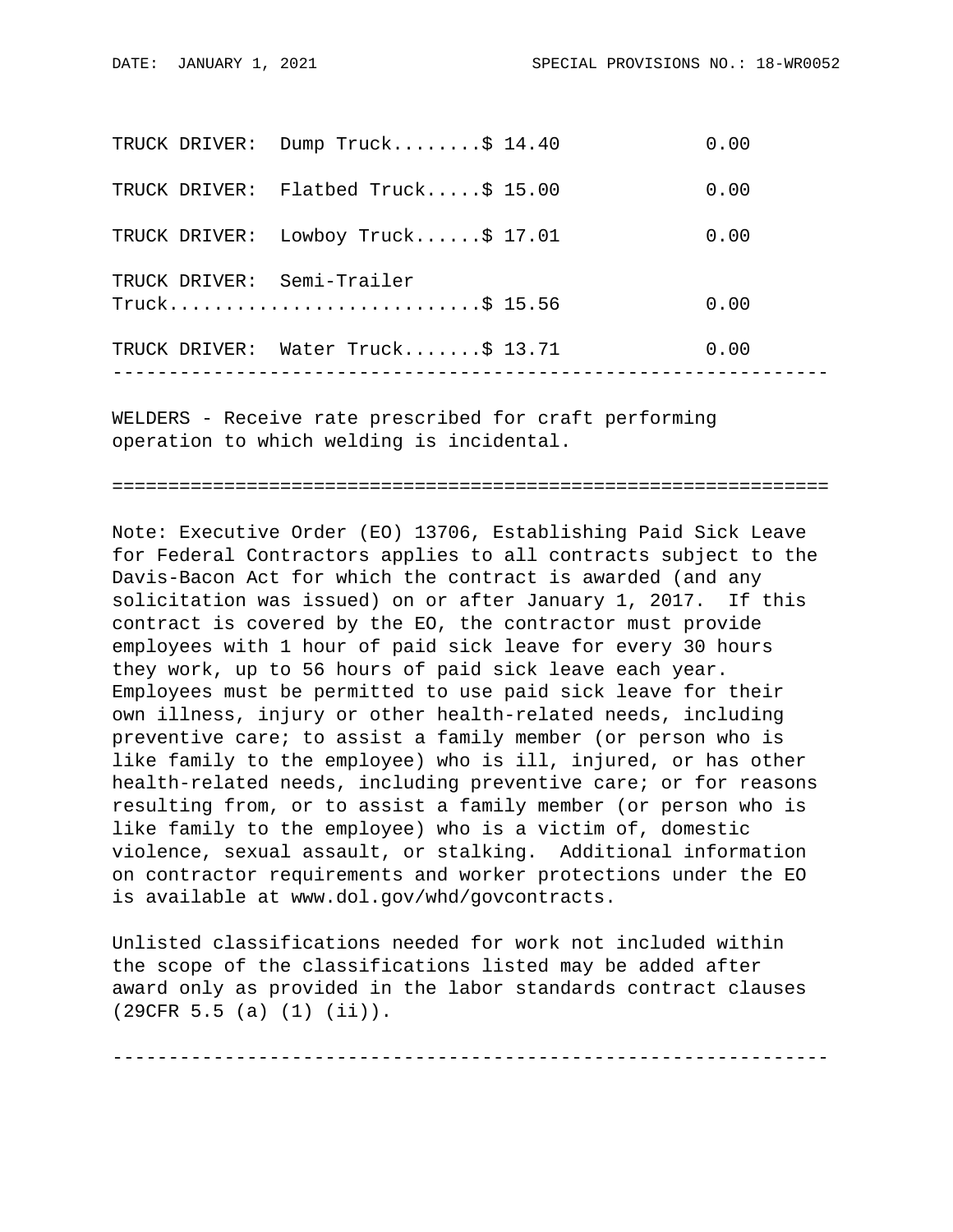The body of each wage determination lists the classification and wage rates that have been found to be prevailing for the cited type(s) of construction in the area covered by the wage determination. The classifications are listed in alphabetical order of ""identifiers"" that indicate whether the particular rate is a union rate (current union negotiated rate for local), a survey rate (weighted average rate) or a union average rate (weighted union average rate).

Union Rate Identifiers

A four-letter classification abbreviation identifier enclosed in dotted lines beginning with characters other than ""SU"" or ""UAVG"" denotes that the union classification and rate were prevailing for that classification in the survey. Example: PLUM0198-005 07/01/2014. PLUM is an abbreviation identifier of the union which prevailed in the survey for this classification, which in this example would be Plumbers. 0198 indicates the local union number or district council number where applicable, i.e., Plumbers Local 0198. The next number, 005 in the example, is an internal number used in processing the wage determination. 07/01/2014 is the effective date of the most current negotiated rate, which in this example is July 1, 2014.

Union prevailing wage rates are updated to reflect all rate changes in the collective bargaining agreement (CBA) governing this classification and rate.

Survey Rate Identifiers

Classifications listed under the ""SU"" identifier indicate that no one rate prevailed for this classification in the survey and the published rate is derived by computing a weighted average rate based on all the rates reported in the survey for that classification. As this weighted average rate includes all rates reported in the survey, it may include both union and non-union rates. Example: SULA2012-007 5/13/2014. SU indicates the rates are survey rates based on a weighted average calculation of rates and are not majority rates. LA indicates the State of Louisiana. 2012 is the year of survey on which these classifications and rates are based. The next number, 007 in the example, is an internal number used in producing the wage determination. 5/13/2014 indicates the survey completion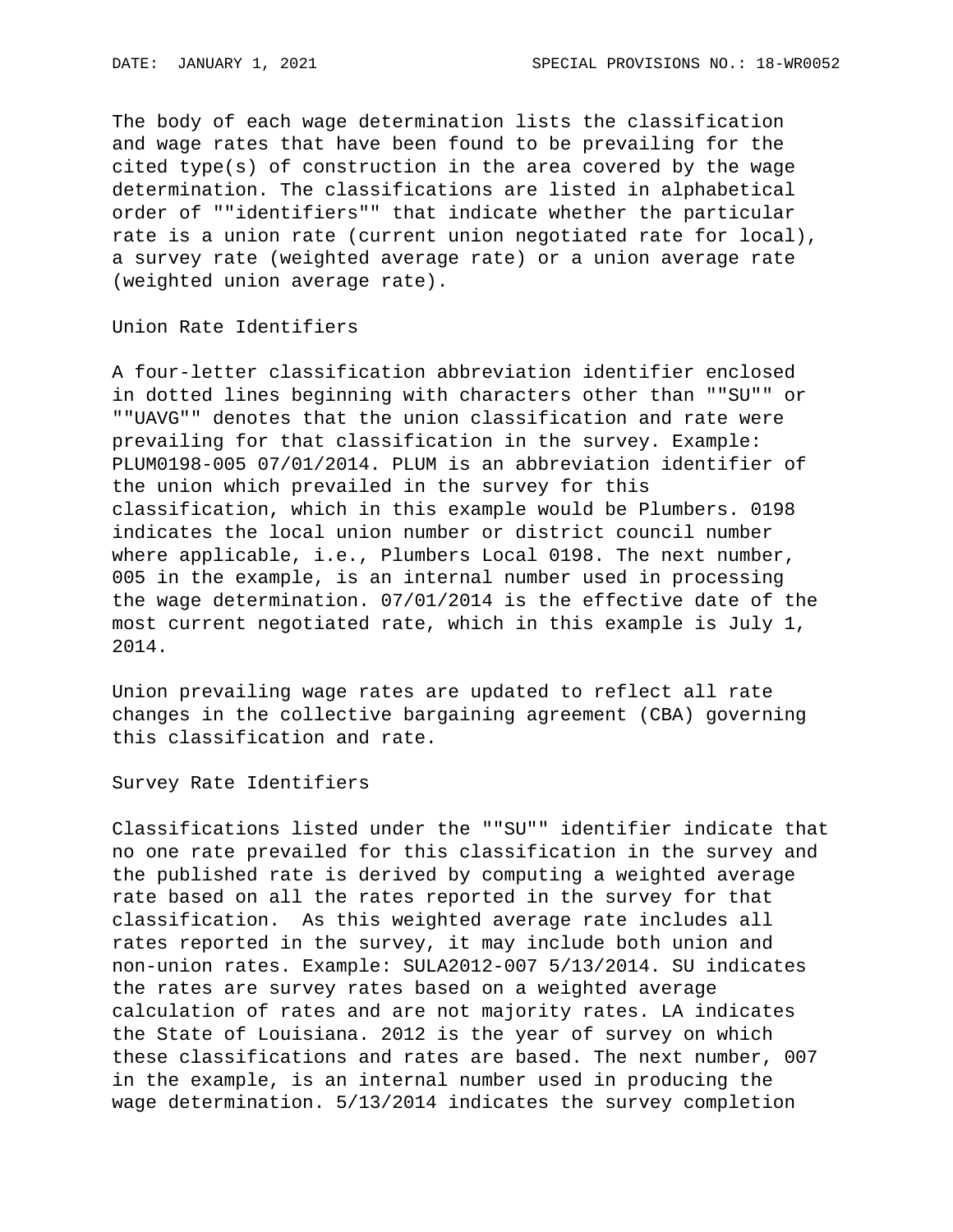date for the classifications and rates under that identifier.

Survey wage rates are not updated and remain in effect until a new survey is conducted.

Union Average Rate Identifiers

Classification(s) listed under the UAVG identifier indicate that no single majority rate prevailed for those classifications; however, 100% of the data reported for the classifications was union data. EXAMPLE: UAVG-OH-0010 08/29/2014. UAVG indicates that the rate is a weighted union average rate. OH indicates the state. The next number, 0010 in the example, is an internal number used in producing the wage determination. 08/29/2014 indicates the survey completion date for the classifications and rates under that identifier.

A UAVG rate will be updated once a year, usually in January of each year, to reflect a weighted average of the current negotiated/CBA rate of the union locals from which the rate is based.

----------------------------------------------------------------

## WAGE DETERMINATION APPEALS PROCESS

1.) Has there been an initial decision in the matter? This can be:

- \* an existing published wage determination
- \* a survey underlying a wage determination
- a Wage and Hour Division letter setting forth a position on a wage determination matter
- \* a conformance (additional classification and rate) ruling

On survey related matters, initial contact, including requests for summaries of surveys, should be with the Wage and Hour Regional Office for the area in which the survey was conducted because those Regional Offices have responsibility for the Davis-Bacon survey program. If the response from this initial contact is not satisfactory, then the process described in 2.) and 3.) should be followed.

With regard to any other matter not yet ripe for the formal